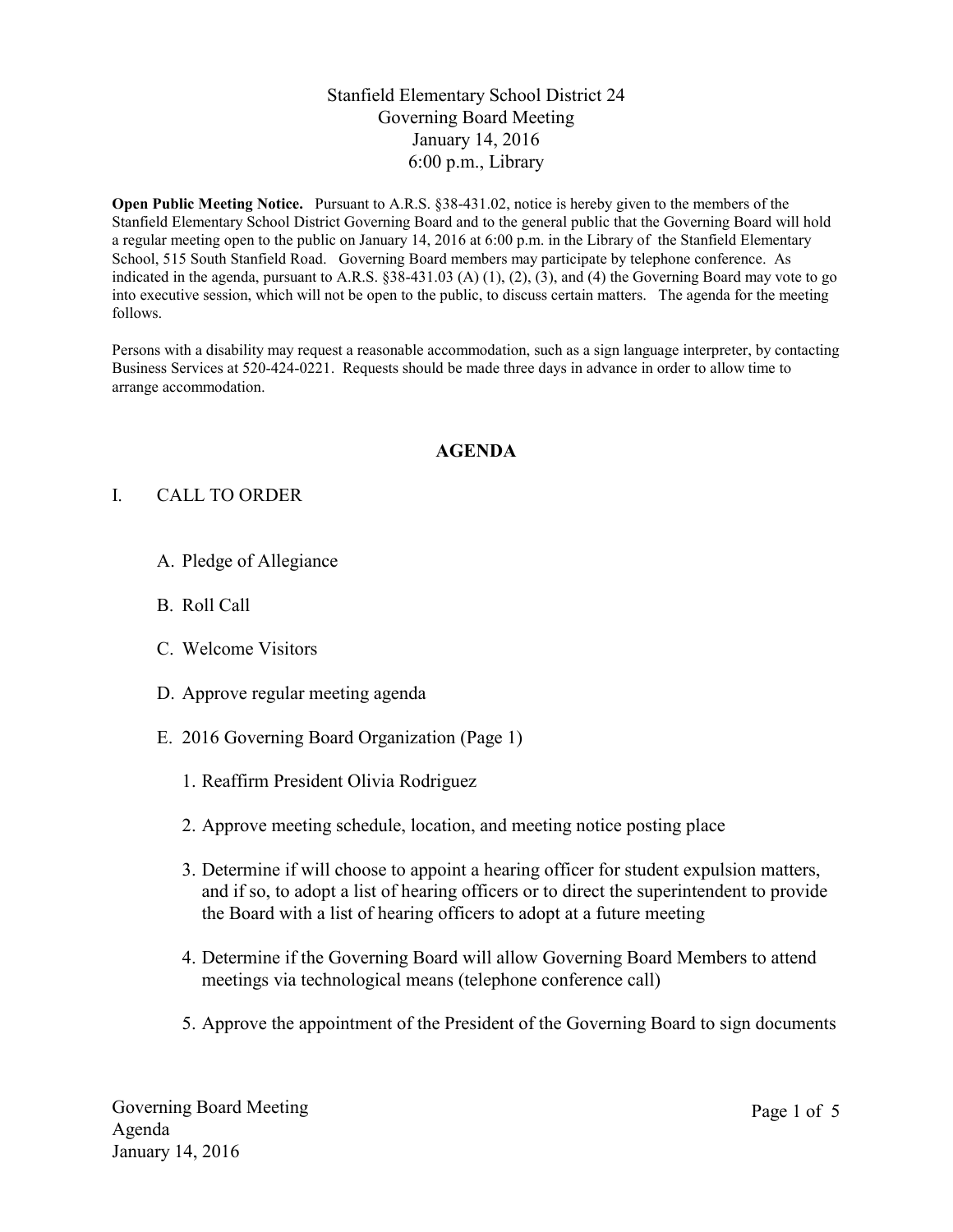on behalf of the Governing Board, and appoint the senior Board member, in terms of service, to sign in the absence of the President

# II. CALL TO THE PUBLIC

Guidance for Public Participation in Board Meetings is provided in Policy BEDH. The President may recognize individuals wishing to address the Board under Call to the Public or under the item on the Agenda they wish to address. Each individual will be allowed five minutes unless additional time was requested and granted in advance by the Superintendent or President. ARS 38-432.02(H) provides that Board members shall not respond to comments unless the item is on the agenda.

The Board shall not hear personal complaints against school personnel or a person connected with the district. A procedure is provided by the Board for disposition of legitimate complaints in Policies KL, KB and KLD.

# LLAMADA AL PÚBLICO

La póliza BEDH, provee una guía publica para participar en juntas de la Mesa Directiva. El presidente de la Mesa Directiva puede reconocer a los individuos que desean dirigirse a la mesa bajo llamada al público o bajo el artículo en la agenda que desean tratar. A cada individuo se le otorgaran cinco minutos de tiempo, a menos que el Presidente o Superintendente le hayan concedido tiempo adicional por adelantado. La Póliza ARS 38- 432.02 dice que ningún miembro de la mesa responderá a ningún tipo de comentarios de temas que no estén en la agenda.

La mesa no oirá quejas personales en contra de personal de la escuela o personas que tengan alguna conexión con el Distrito. Para este tipo de quejas la mesa provee otro tipo de procedimientos para la disposición de quejas legítimas las cuales se encuentran en las siguientes Pólizas KL, KB, y KLD.

## III. APPROVAL OF MINUTES

Approve the December 10, 2015 regular governing board meeting minutes.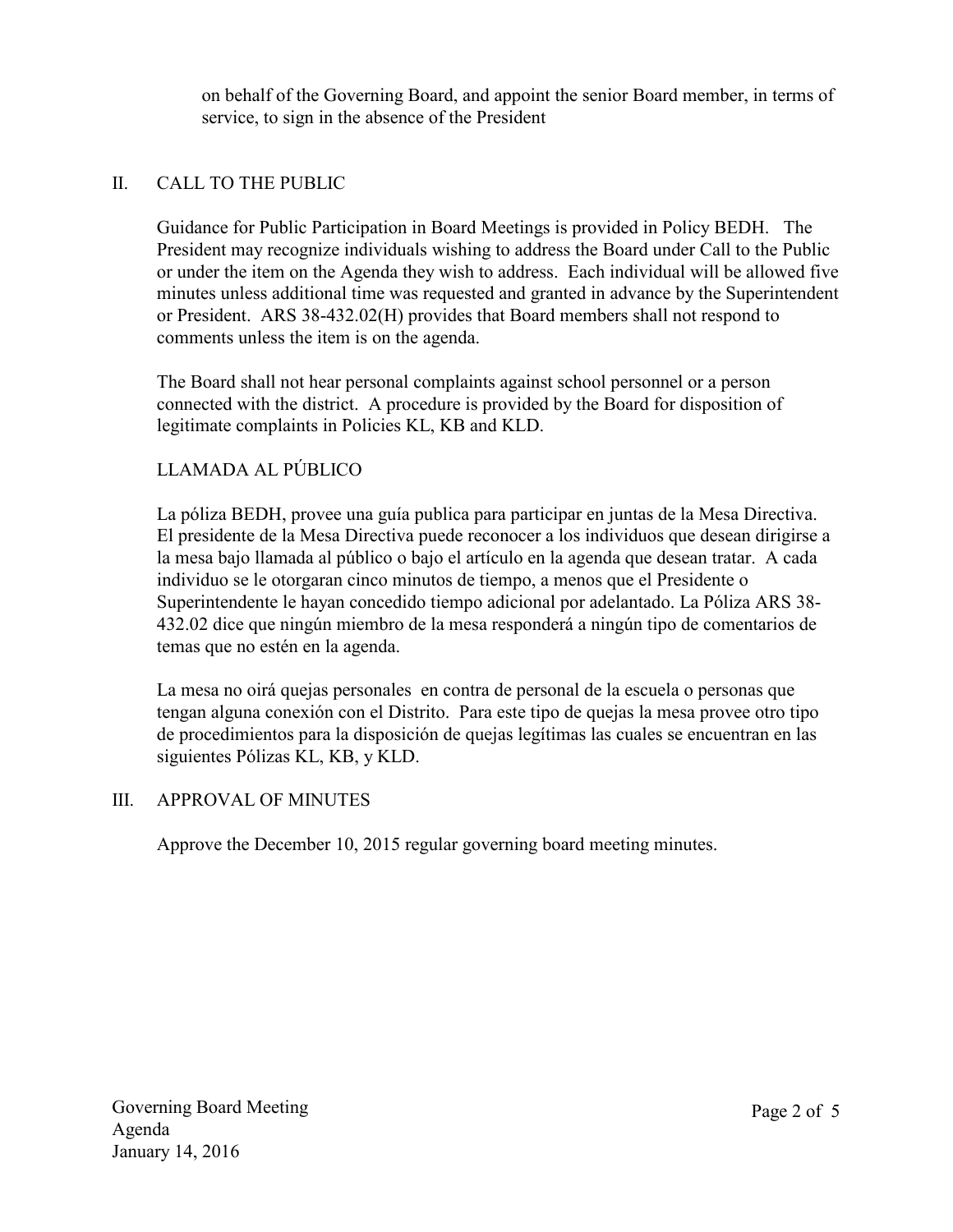### IV. AWARDS AND RECOGNITIONS

- A. Students of the Month
- B. Employees of the Month
- 1. Certified
- 2. Classified

### V. PRESENTATIONS

- A. AZ Merit Informational Presentation School Assessment Team
- B. SFE Food Service Presentation Stephanie Lucas and Ana Stradling
- B. Quiet Time Dr. Lineberry

### VI. REPORTS

- A. Superintendent's Report
	- 1. FY17 Budget and Prop 123
	- 2. Insurance Pool for FY17
	- 3. Upcoming Legislative Session
	- 4. Capital Projects update
	- 5. FY17 Certified and Classified contracts
- B. December Public Funds Expenditure Reports (Pages 2-5)
- C. Revised November and December Student Activities Reports (Page 6 9)
- D. Principal's Report (Page 10)
- E. Operations Support Services Reports (Pages 11-13)
	- 1. Maintenance
	- 2. Transportation
	- 3. Technology

#### VII. NEW BUSINESS ACTION ITEMS – PERSONNEL

All hiring is pending satisfactory completion of background investigation, records verification, and fingerprint report.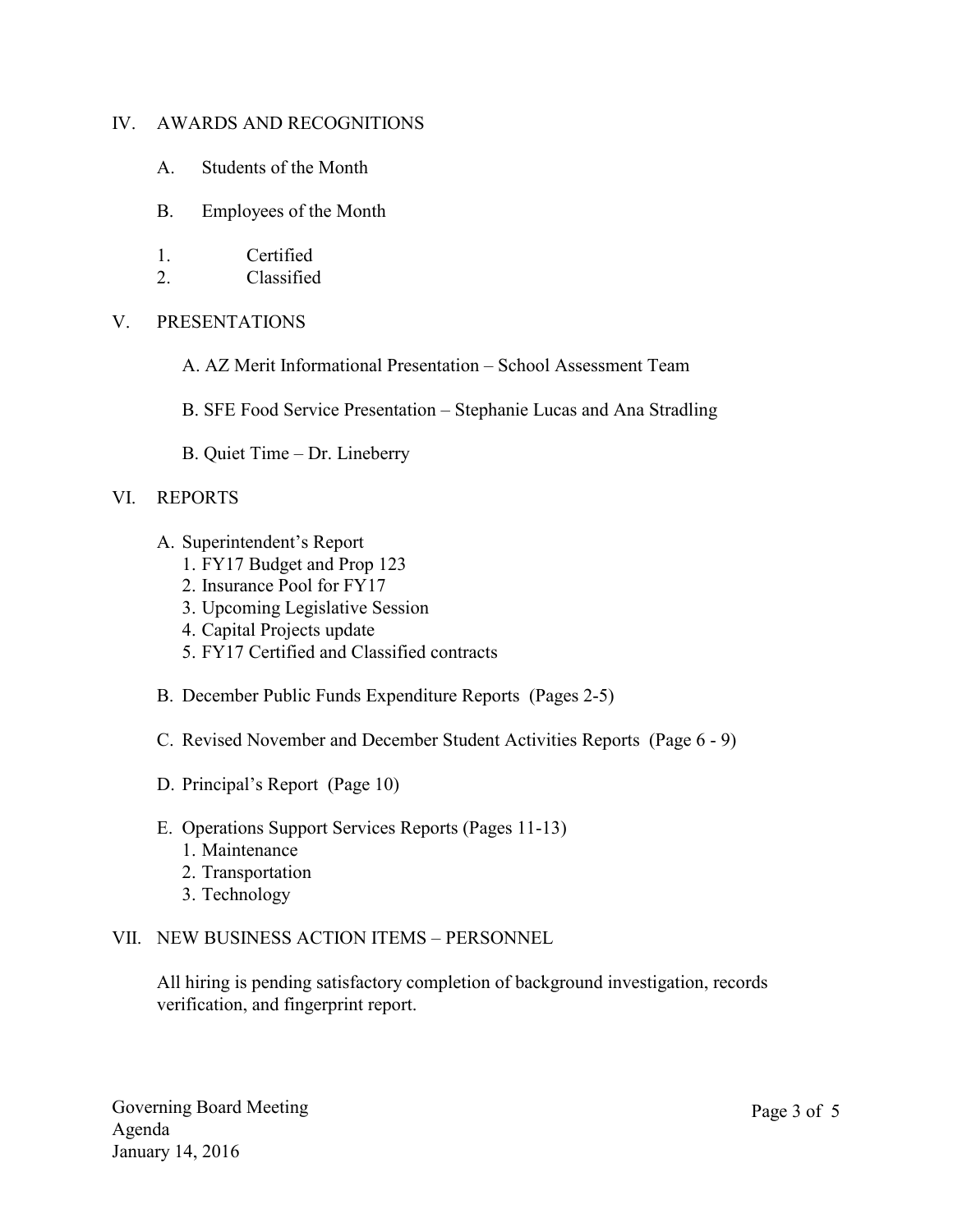- A. Accept resignation effective December 11, 2015 of Shannon Ward, Instructional Aid (Page 14)
- B. Accept resignation effective May 20, 2016 of Vera Koppinger-Renna, Teacher (Page 15)
- C. Accept resignation effective June 30, 2016 of Calistro Coronado, Maintenance Worker III (Page  $16$ )
- D. Approve hire effective January 14, 2016, Notice of "At-Will" Appointment, 189 day schedule of Shay McIntyre, Instructional Aide
- VIII. NEW BUSINESS ACTION ITEMS BUSINESS
	- A. Ratify approval of payroll vouchers
		- 1. PV15 \$5,809.56
		- 2. PV16 \$141,291.11
		- 3. PV17 \$139,462.37
	- B. Ratify approval of expense vouchers
		- 1. EV1621 \$22,612.34
		- 2. EV1622 \$34,102.87
		- 3. EV1623 \$31,948.22
		- 4. EV1624 \$32,967.52
		- 5. EV1625 \$43,027.50
	- C. Approve the 2016-2017 Teacher Evaluation Status Statement of Assurance pursuant to A.R.S. §15-952.A & A.R.S.§15-537. (Pages 17-18)
	- D. Approve disposal of damaged/obsolete books and library materials to established vendor for recycling (Separate Packet)
	- E. Approve the no-cost Arizona Risk Retention Trust Additional Administrative Services agreement (Pages  $19 - 22$ )

IX. NEW BUSINESS ACTION ITEMS – SCHOOL